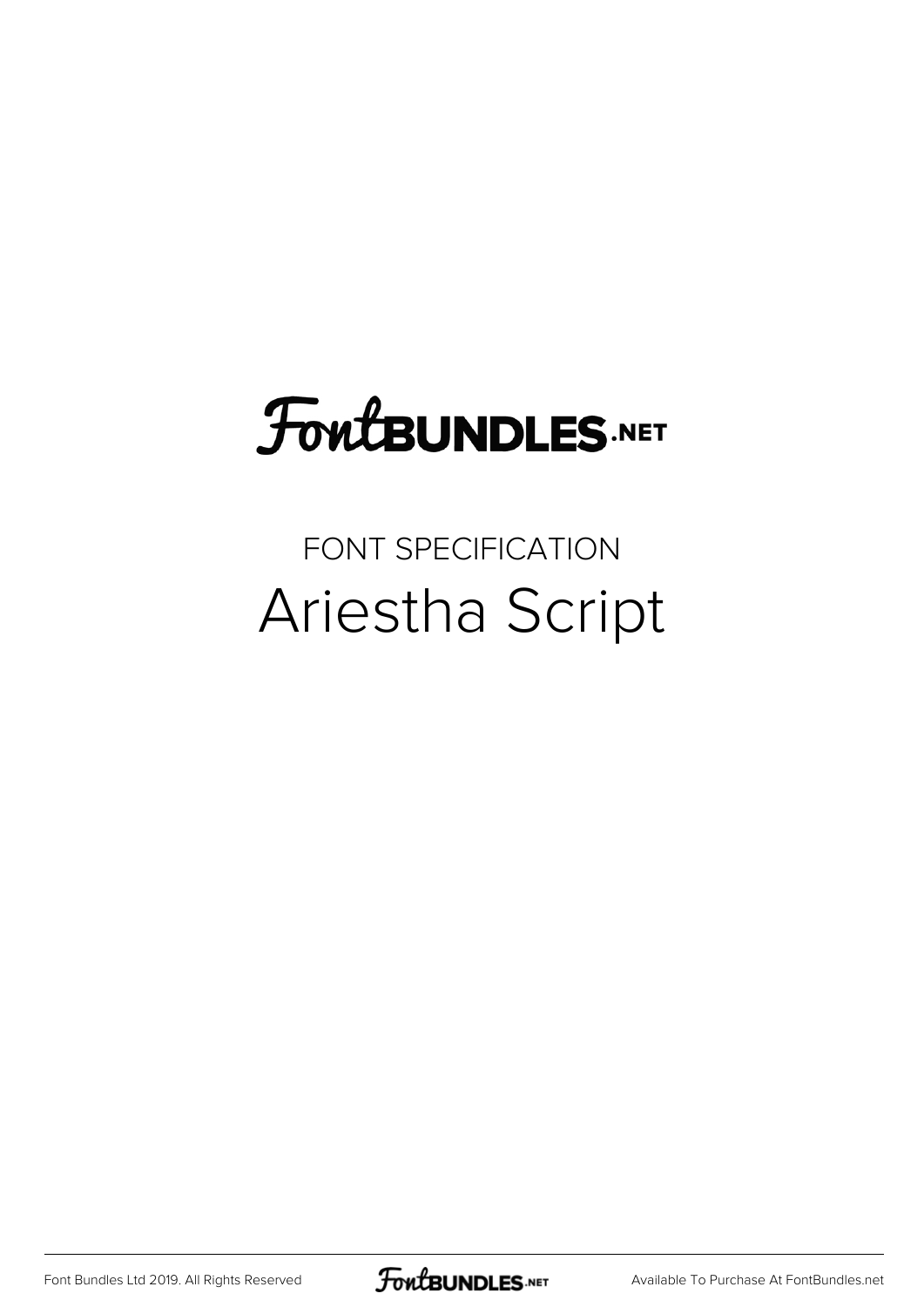## Ariestha - Regular

**Uppercase Characters** 

## APCDEFGHIJKIMNOPQ RSTUVWXYZ

Lowercase Characters

abcdefghijklmnopqnstuvw xyz

**Numbers** 

0123456789

**Punctuation and Symbols** 



All Other Glyphs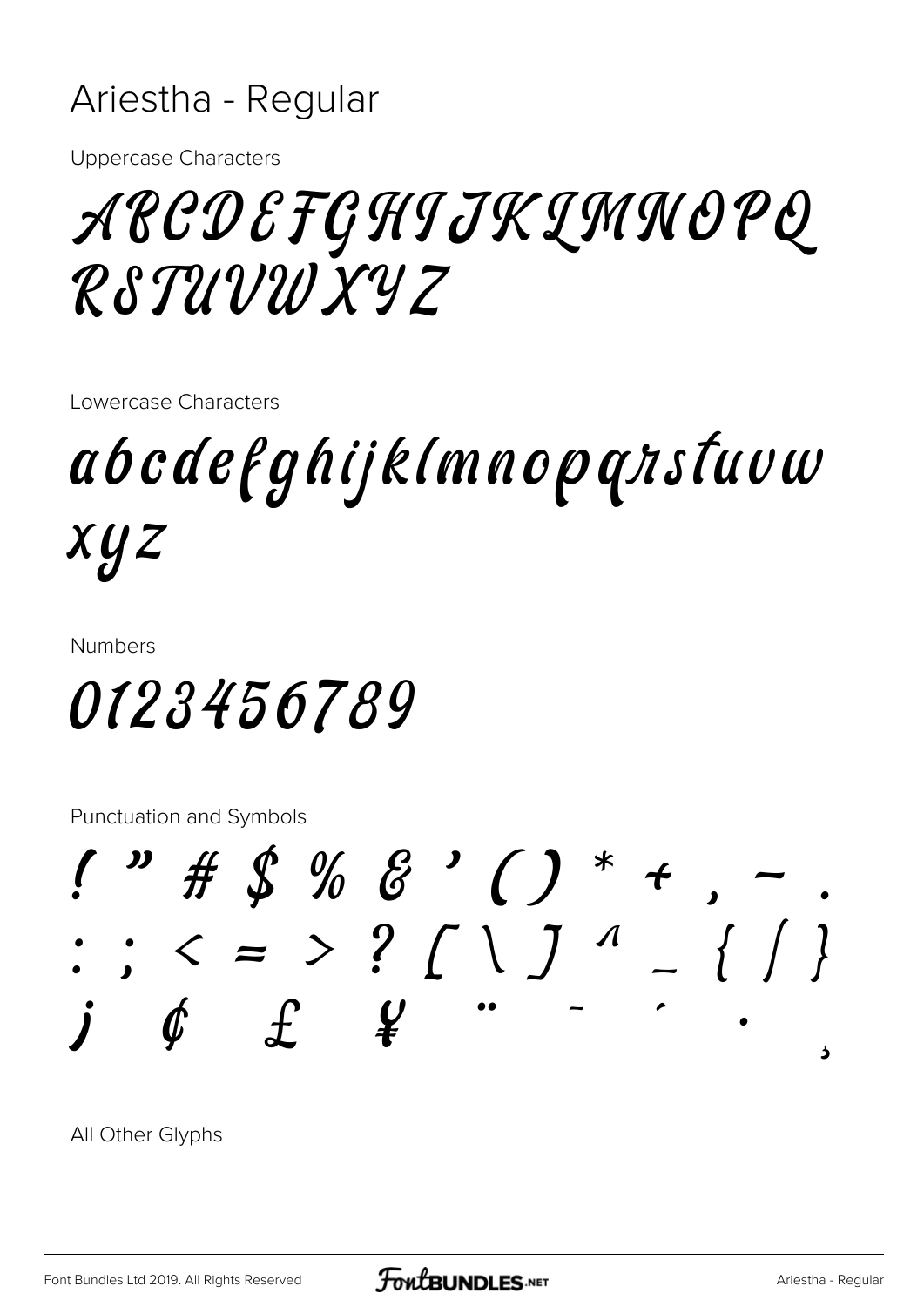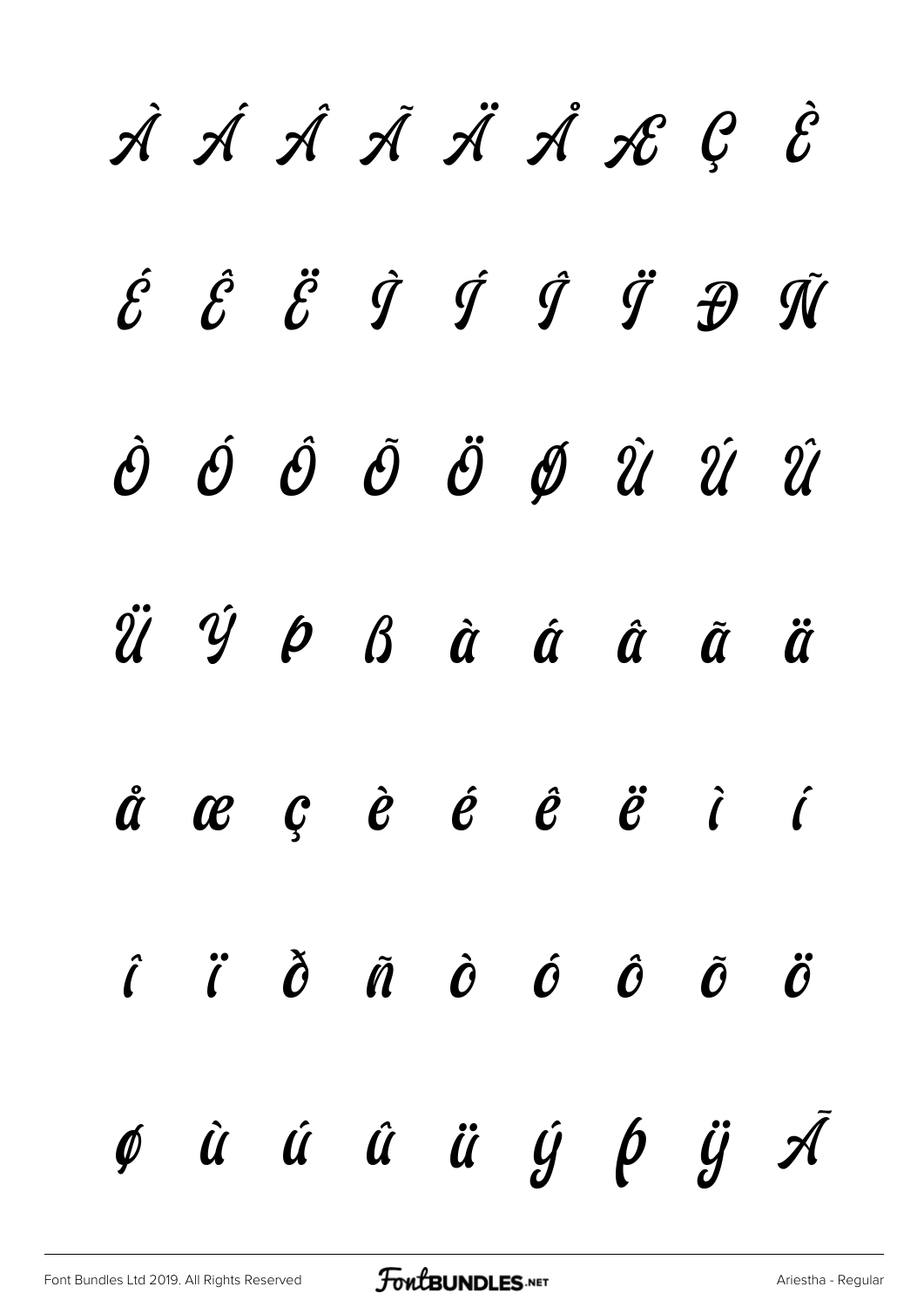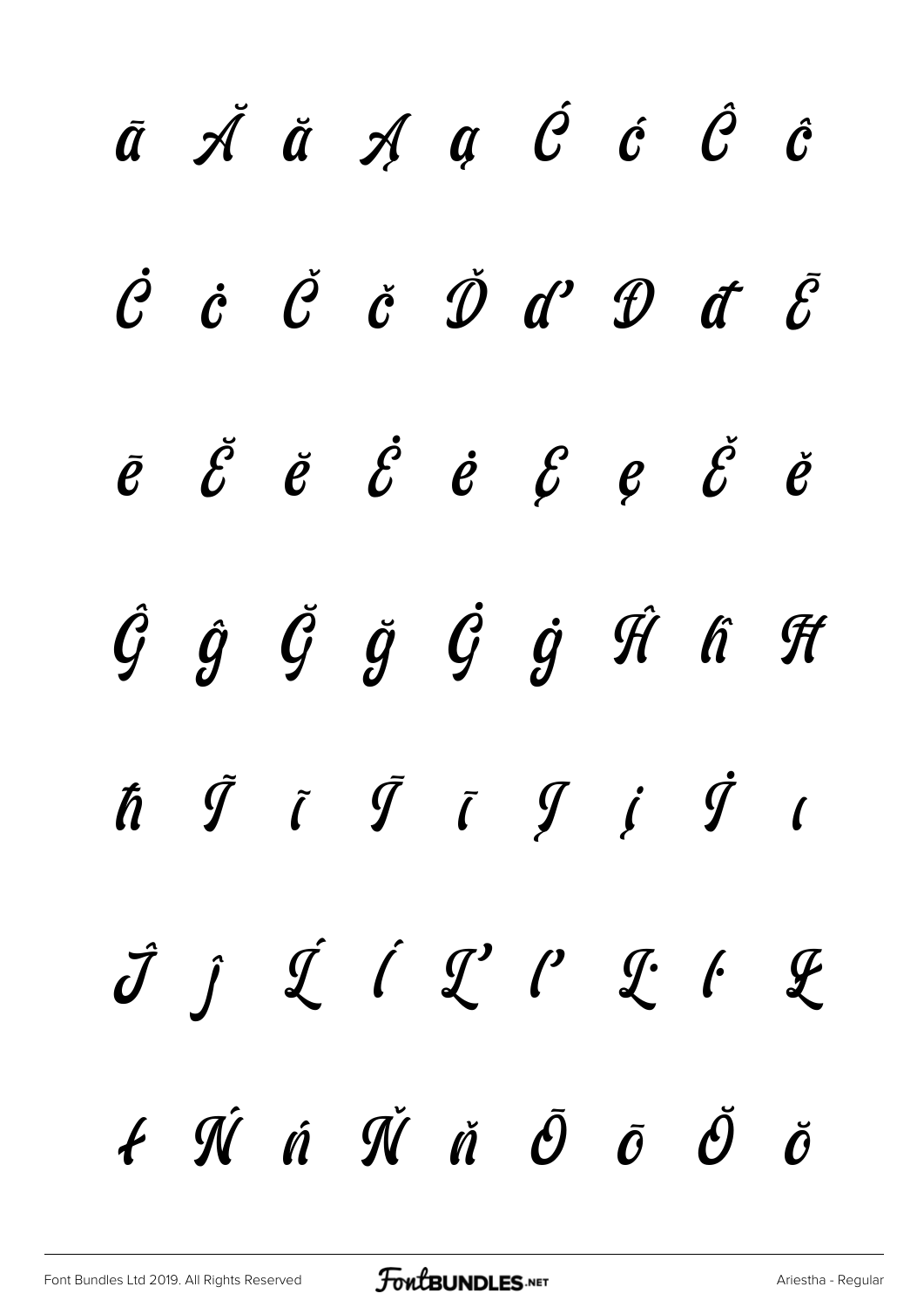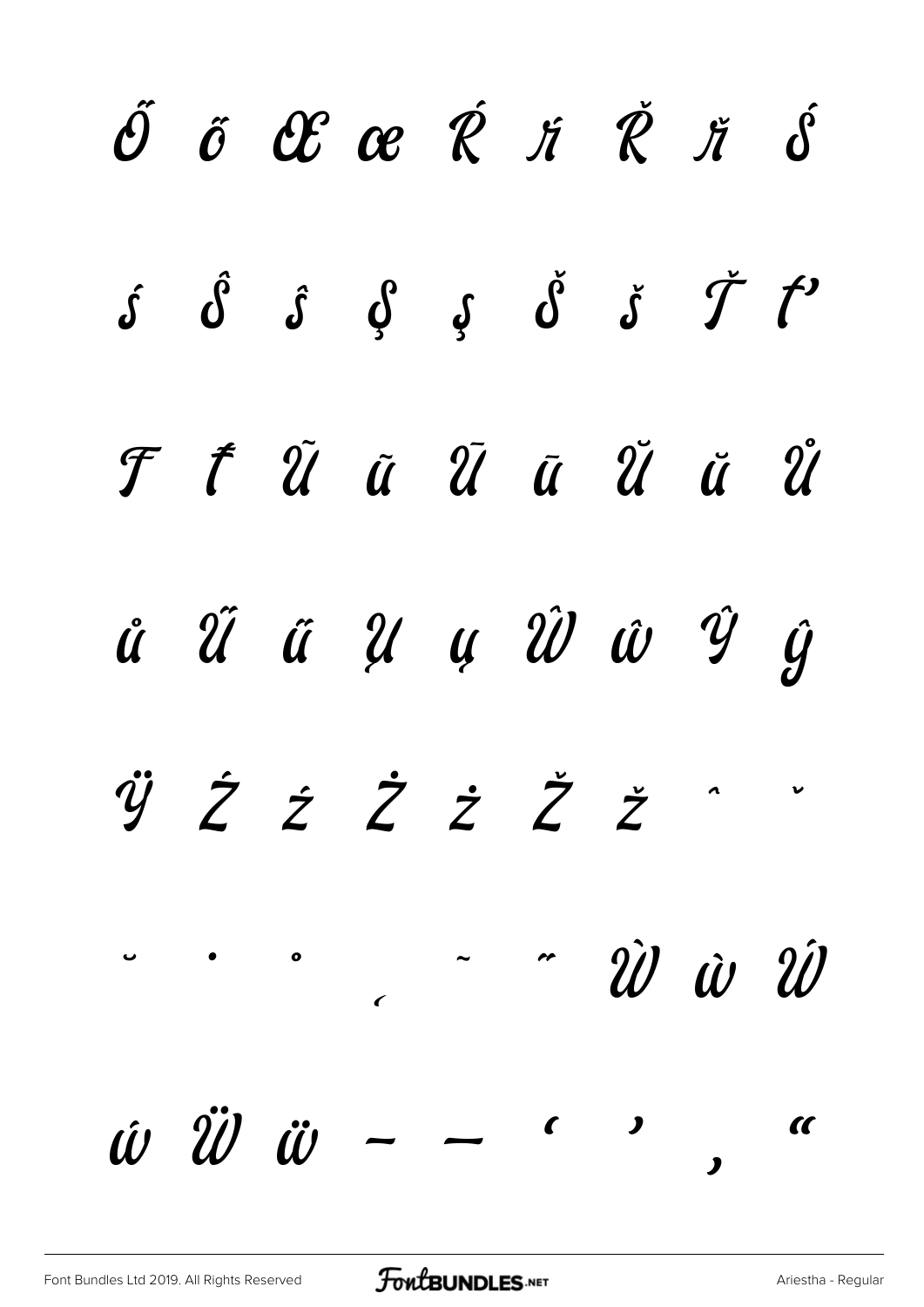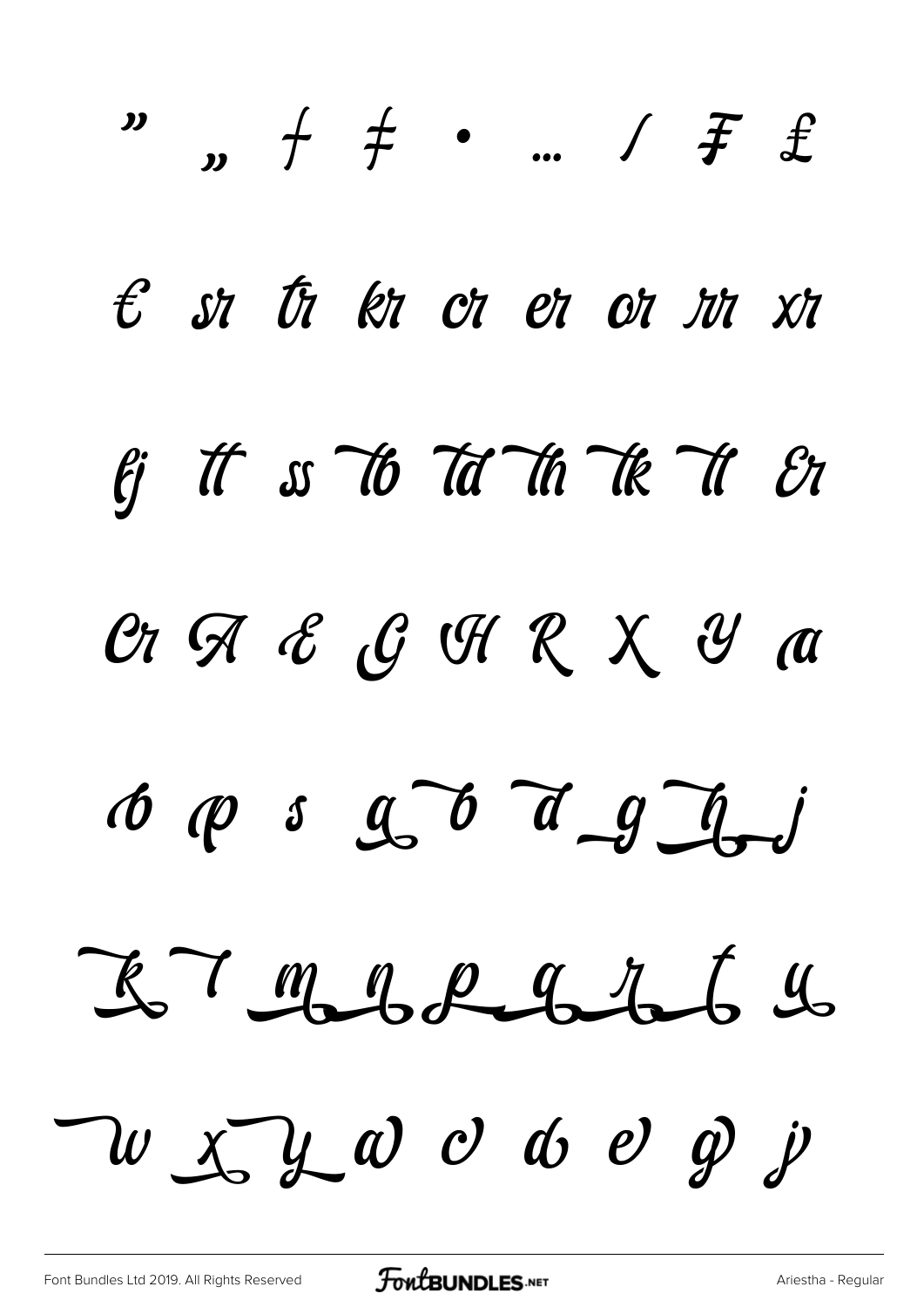